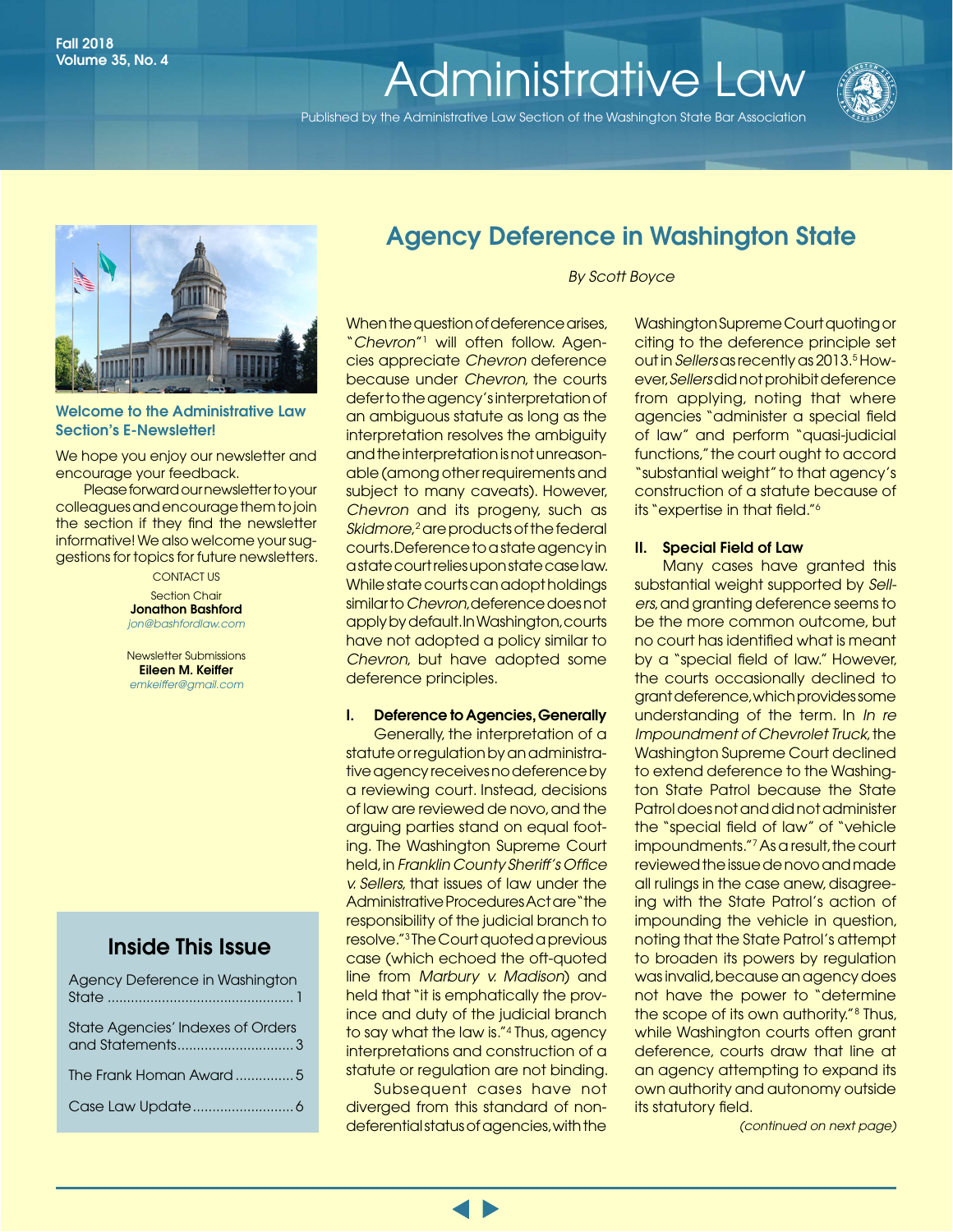#### Agency Deference in Washington State *continued from page 1*

### III. Other Areas of Deference

There are some situations where deference is an outright guarantee, or an outright impossibility. Some statutes by the legislature grant "substantial weight" to an agency, such as the deference granted to the State Environmental Board at RCW 43.21C.090. Conversely, according to a federal case out of the Ninth Circuit Court of Appeals, state agencies interpreting or implementing federal statutes or regulations are granted no deference at all, not even "substantial weight," or *Skidmore* deference.9 The *Belshe* case cited to the interpretation and implementation of the Medicaid Act by the California Department of Health Services – responsible for administering Medicaid – as one example of a state agency's interpretation and implementation to which no deference is due.<sup>10</sup>

#### IV. Practice Points and Conclusion

Because of the limited number of decisions on deference, and the breadth of the terms used therein, deference is applicable in many cases. To obtain deference in a case, citing to an agency as administering a "special field of law" will aid in obtaining deference. For example, if in the rare instance the Washington Blueberry Commission (an actual state agency: *[http://www.wablueberrycomm.](http://www.wablueberrycomm.org/) [org/](http://www.wablueberrycomm.org/)*) somehow begins conducting quasi-judicial hearings, an argument that the law regarding blueberries is so unique and special that this agency's specialty must be accorded substantial weight for the benefit of the very blueberry industry itself would be reasonable. Likewise, in what is a more likely scenario, if a case arises regarding the interpretation of law on behalf of the Human Rights Commission, an argument that the legislature has granted the agency an important mission and that the rights of every human in Washington are affected by the field of law that the Human Rights Commission, and only that Commission, can interpret and understand, would be warranted. Any and every agency in the state can find a way to make its field of law special, and to date, very few cases have denied deference as a result of a non-special field of law.

Challengers of deference to an agency face an uphill battle. Arguments regarding an agency's interpretation of a law they do not "administer" may be helpful. However, arguments regarding deference as the exception to the rule, and that courts have the ultimate say in "what the law is," will likely generate less willingness to grant deference. Further, an argument that an agency's interpretation would broaden its scope of authority beyond congressional intent will shift the burden on the agency at issue to prove the deference they are owed.

*(continued on next page)* 

WSBA Administrative Law Section Executive Committee Officers & At-Large Members 2018-2019

#### **Officers**

**Chair** [Jonathon Bashford](https://www.mywsba.org/PersonifyEbusiness/LegalDirectory/LegalProfile.aspx?Usr_ID=39299)

Chair-Elect [Robert Krabill](https://www.mywsba.org/PersonifyEbusiness/LegalDirectory/LegalProfile.aspx?Usr_ID=000000031694) **Treasurer** [Katy Hatfield](https://www.mywsba.org/PersonifyEbusiness/LegalDirectory/LegalProfile.aspx?Usr_ID=000000039906)

**Secretary** [Eileen Keiffer](https://www.mywsba.org/PersonifyEbusiness/LegalDirectory/LegalProfile.aspx?Usr_ID=000000051598)

Immediate Past Chair [Polly McNeill](https://www.mywsba.org/PersonifyEbusiness/LegalDirectory/LegalProfile.aspx?Usr_ID=000000017437)

#### At-Large Members

[Margie Gray](https://www.mywsba.org/PersonifyEbusiness/LegalDirectory/LegalProfile.aspx?Usr_ID=9607) (2019) [Janell Stewart](https://www.mywsba.org/PersonifyEbusiness/LegalDirectory/LegalProfile.aspx?Usr_ID=35211) (2019) [Bill Pardee](https://www.mywsba.org/PersonifyEbusiness/LegalDirectory/LegalProfile.aspx?Usr_ID=000000031644) (2019) [Hon. Robert Murphy](https://www.mywsba.org/PersonifyEbusiness/LegalDirectory/LegalProfile.aspx?Usr_ID=47273) (2020) [Chad Standifer](https://www.mywsba.org/PersonifyEbusiness/LegalDirectory/LegalProfile.aspx?Usr_ID=29724) (2020)

[Scott Boyce](https://www.mywsba.org/PersonifyEbusiness/LegalDirectory/LegalProfile.aspx?Usr_ID=000000046420) (2021)

[Lea Anne Dickerson](https://www.mywsba.org/PersonifyEbusiness/LegalDirectory/LegalProfile.aspx?Usr_ID=000000047216) (2021)

[Susan Pierini](https://www.mywsba.org/PersonifyEbusiness/LegalDirectory/LegalProfile.aspx?Usr_ID=000000017714) (2021)

#### **Committee Chairs**

**CLE** [Robert Krabill](https://www.mywsba.org/PersonifyEbusiness/LegalDirectory/LegalProfile.aspx?Usr_ID=000000031694)

Diversity and Outreach Co-Chairs [Alexis Quinones](https://www.mywsba.org/PersonifyEbusiness/LegalDirectory/LegalProfile.aspx?Usr_ID=000000047222)\* [Robert Rhodes](https://www.mywsba.org/PersonifyEbusiness/LegalDirectory/LegalProfile.aspx?Usr_ID=000000031089)\*

**Newsletter** [Bill Pardee](https://www.mywsba.org/PersonifyEbusiness/LegalDirectory/LegalProfile.aspx?Usr_ID=000000031644)

Publications and Practice Manual [Gabe Verdugo](https://www.mywsba.org/PersonifyEbusiness/LegalDirectory/LegalProfile.aspx?Usr_ID=44154)\*

Public Service [Janell Stewart](https://www.mywsba.org/PersonifyEbusiness/LegalDirectory/LegalProfile.aspx?Usr_ID=35211)

Legislative [Richard Potter](https://www.mywsba.org/PersonifyEbusiness/LegalDirectory/LegalProfile.aspx?Usr_ID=19196)\*

Young Lawyer Liaison [Michael Addams\\*](https://www.mywsba.org/PersonifyEbusiness/LegalDirectory/LegalProfile.aspx?Usr_ID=000000047799) (2020)

Board of Governors Liaison TBD\*

\*Non-voting member

The Administrative Law Section welcomes articles and items of interest for publication. The editors and Board of Trustees reserve discretion whether to publish submissions.

Send submissions to: Eileen M. Keiffer ([emkeiffer@gmail.com\)](mailto:emkeiffer@gmail.com).

This is a publication of a section of the Washington State Bar Association. All opinions and comments in this publication represent the views of the authors and do not necessarily have the endorsement of the Association or its officers or agents.

*Desktop Publisher • Ken Yu/Quicksilver • k.yu@earthlink.net*

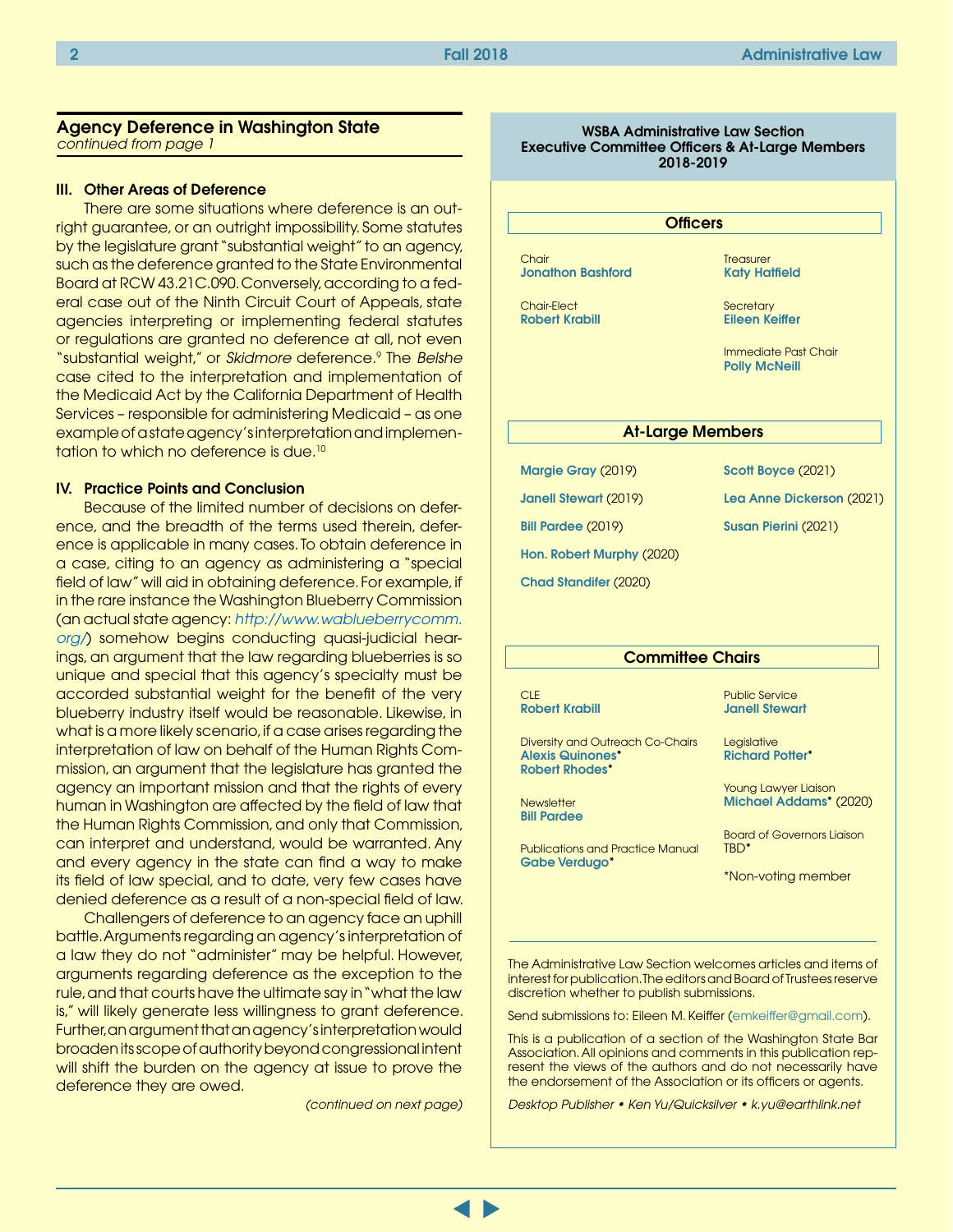### <span id="page-2-0"></span>State Agencies' Indexes of Orders and Statements

*By Richard E. Potter and John M. Gray*

Are you new to practicing before a particular state regulatory agency? Would you like ready access to agency documents that describe key precedents and agency policies? Even if you are not new to practice at a given state agency, would you like to double check your knowledge of precedents and policies against the agency's listing of them? Indexes required by the Public Records Act (PRA) are a potential resource for you – especially the ones that are posted online.

RCW 42.56.070(5) requires state agencies to "by rule, establish and implement a system of indexing for the identification and location of the following records" (as defined in the Administrative Procedure Act):

- Final orders in adjudicative proceedings "that contain an analysis or decision of substantial importance to the agency in carrying out its duties;"
- Declaratory orders "that contain an analysis or decision of substantial importance to the agency in carrying out its duties;"
- Interpretive statements;
- Policy statements.

In addition, subsection (6) of that statute states that a public record (which includes these four types of documents) may be used by an agency as precedent only if it "has been indexed in an index available to the public" [or if the "parties affected have timely notice (actual or constructive) of the terms thereof"].

This indexes requirement originated in Section 26 of the 1972 Initiative 276, which was passed by Washington

### Agency Deference in Washington State

*continued from previous page*

1 The doctrine of judicial deference to administrative actions, referred to as Chevron deference, as no doubt known to our readers, comes from the seminal case of Chevron U.S.A. v. Natural Resources Defense Council, 468 U.S. 837 (1984).

- 2 Skidmore v. Swift & Co<sub>2</sub>, 323 U.S. 134 (1944).
- 3 646 P. 2d 113, 325 (1982).
- 4 Sellers at 325-26, quoting Overton v. Economic Assistance Authority, 637 P. 2d 652 (1981).
- 5 *See* Chaney v. Providence Health Care, 295 P. 3d 728
- 6 Sellers at 325.
- 7 60 P. 3d 53, n. 7 (Wash. 2002).
- 8 *Id*. at 60, citing In Re Registration Electric Lightwave, Inc., 869 P. 2d 1045 (Wash. 1994).
- 9 *See* Orthopaedic Hosp. v. Belshe, 103 F. 3d 1491 (9th Cir. 1997).
- 10 *Id*. at 1495.

voters and resulted in the 1973 codification of the state's Public Records Act. The Act was meant to benefit the general public. In the voters' pamphlet the tagline of the "For" argument was: "The People Have The Right To Know!! Vote For Initiative 276!!"

In addition to the public records provisions, Initiative 276 enacted campaign finance regulations, and both were codified in Chapter 42.17 RCW. By 2005 legislation, effective July 1, 2006, the campaign disclosure provisions and the public records provisions were separated, with the PRA being recodified in Chapter 42.56 RCW. (The campaign provisions are in 42.17A RCW.)

In the original law, the indexing provision required all local and state agencies to index all of their "final opinions, including concurring and dissenting opinions, as well as orders, made in the adjudication of cases" and "those statements of policy and interpretations of policy, statute and the Constitution which have been adopted by the agency." But there was an escape clause: "An agency need not maintain such an index, if to do so would be unduly burdensome, but it shall in that event" publish a formal order justifying use of this exception, and the agency had to make publicly available all records indexes it did create and maintain (e.g., for its own use).

In 1989, the Legislature separated the indexing requirements for local and state agencies, and it made a few changes to the state agency requirements, which are as they now appear in RCW 42.56.070(5). These changes included the following:

- The "unduly burdensome" escape clause was eliminated.
- The required "final orders" index was limited to decisions "entered after June 30, 1990" in adjudicative cases "that contain an analysis or decision of substantial importance to the agency in carrying out its duties."
- A distinct requirement to index "declaratory orders" was spelled out, which includes the "substantial importance" proviso.
- Requirements to index all "interpretive statements" and "policy statements" were spelled out.
- The bill also added the rulemaking requirement for state agencies."[E]ach state agency shall, by rule, establish and implement a system of indexing for the identification following records: \* \* \* Rules establishing systems of indexing shall include, but not be limited to, requirements for the form and content of the index, its location and availability

*(continued on next page)*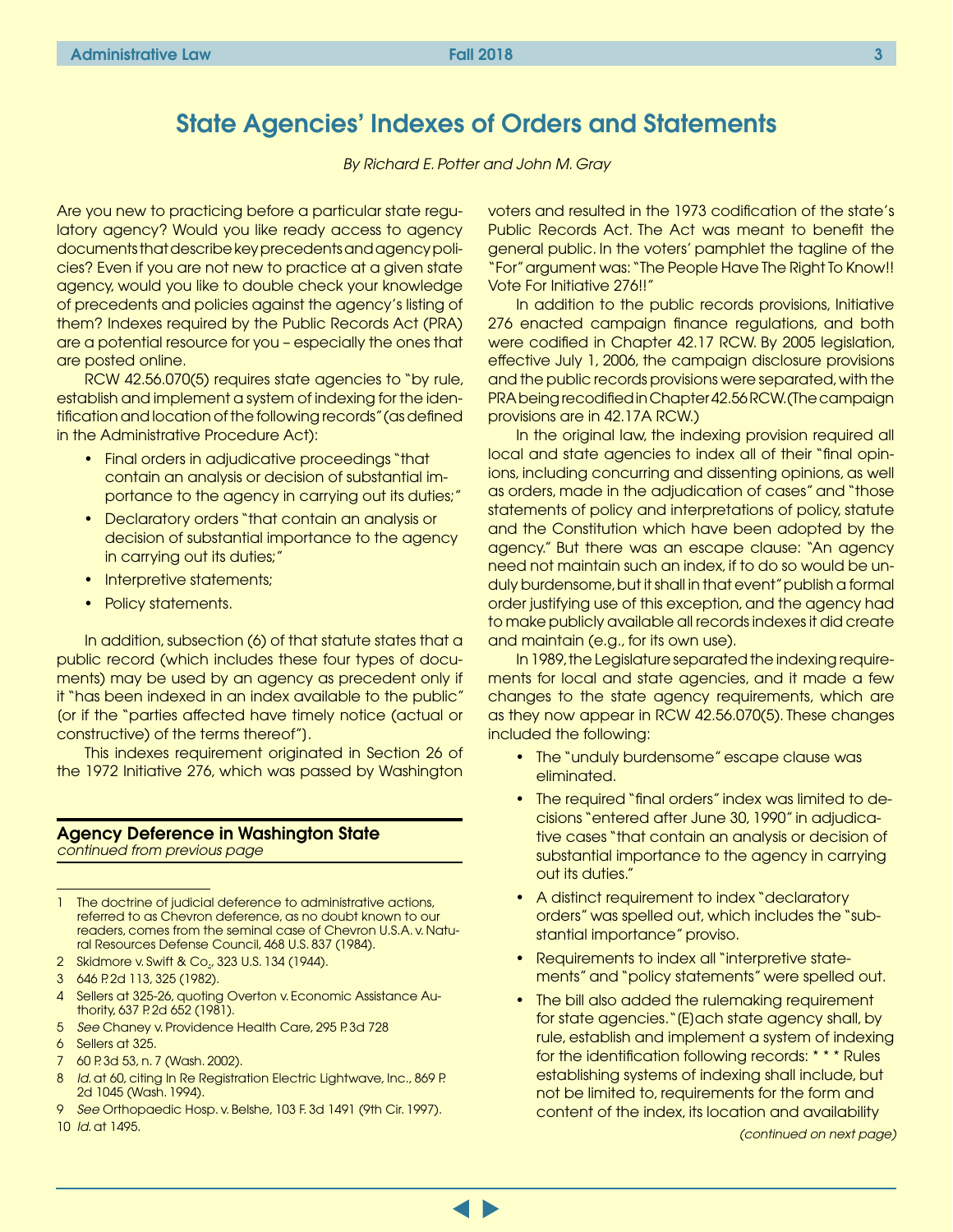#### State Agencies' Indexes of Orders and Statements *continued from previous page*

to the public, and the schedule for revising or updating the index. \* \* \* "

• State agencies were allowed to satisfy the requirement with "public indexes prepared by other parties but actually used by the agency in its operations."

Note that the Administrative Procedure Act (APA) requires agencies to "keep on file for public inspection all final orders, decisions, and opinions in adjudicative proceedings, interpretive statements, policy statements, and any digest or index to those" documents that the agency happens to have created. The Public Records Act contains the mandate to create such indexes. The APA also has a precedents publication requirement similar to the one in RCW 42.56.070(6). The APA's publication exemption applies only where a party has "actual knowledge" of an unpublished precedent, where the PRA exempts situations of "actual or constructive knowledge."1

We researched a number of state agencies to see the status of their implementation of the requirements of RCW 42.56.070(5). We first looked in the agencies' Washington Administrative Code provisions to find the index system rule required by the PRA. The results were uneven. A few agencies have rules that fairly thoroughly follow the particulars of RCW 42.56.070(5). Some agencies do not have an applicable rule at all. Most agencies have some sort of rule, but they lack required elements such as addressing one or more of the types of documents, describing "the form and content of the index," or giving "the schedule for revising or updating the index."

Those rulemaking deficiencies aside, our main interest has been the availability and accessibility of these PRArequired indexes. Of course, they are available through the usual public records request process, but we looked for state agency website postings of these indexes. At present there is no statutory mandate for online posting, but we found that many state agencies have voluntarily made postings of resources that – in varying degrees – provide indexes as contemplated by the PRA.

Based on our legislative history research and bearing in mind that the general public is the primary intended beneficiary of the PRA, we have concluded that these required indexes should be topic or subject matter indexes, and not just a long list of document citations. This is especially the case for "final orders." An agency likely has issued relatively few declaratory orders, interpretive statements and policy statements (as those are defined in the APA), so a simple listing of those might be of practical use to a member of the general public (and to attorneys). But most agencies have over the years issued hundreds and even many thousands

of final orders in adjudicative proceedings. A simple list of all those orders would not be a helpful "index."

After our initial research of an agency's rules and website, we contacted the agency's public records officer to double check our findings, provide clarifications and offer any additional advice for persons seeking online indexes.

This article briefly sets forth the results of our research for state agencies that provided input to us before our article submission deadline. Articles in one or more subsequent newsletters will provide additional results.

#### a. Office of Administrative Hearings

The state agency that probably issues the most final orders in adjudicatory proceedings is the Office of Administrative Hearings (OAH). However, OAH does not create or maintain the indexes required by RCW 42.56.070(5) because it is not the custodian of the records covered by that statute. OAH provides hearing officer services for numerous client agencies. When OAH hearing officers conclude a matter, the case file is sent to the client agency, and the final order should be covered by the index created and maintained by the client agency.

#### b. Board of Industrial Appeals

In addition to the PRA's indices requirement, the Board of Industrial Insurance Appeals (BIIA) is subject to RCW 51.52.160, Publication and indexing of significant decisions. The statute states: "The board shall publish and index its significant decisions and make them available to the public at reasonable cost." BIIA treats these "significant decisions" as being the same as the PRA's orders "that contain an analysis or decision of substantial importance to the agency in carrying out its duties." BIIA does not post the PRA-required indexes on its website, but it does post its "significant decisions." This material may be accessed via several URLs, including a subject index at [http://www.](http://www.biia.wa.gov/SDSubjectIndex.html) [biia.wa.gov/SDSubjectIndex.html.](http://www.biia.wa.gov/SDSubjectIndex.html) BIIA "policies" are available online at "Vision, Mission and Values," located on the "About BIIA" page, which is accessible from the "About Us" tab on BIIA's homepage. The PRA-required indexes are available from BIIA via a normal public records request, but note that BIIA has at this point not issued any "interpretive statements." Also, subsection (4)(c) of BIIA's public records rule -- WAC 263-12-016 – states: "any indices maintained for intra-agency use are available for public inspection and copying."

#### c. Department of Social and Health Services

The Department of Social and Health Services (DSHS) calls orders "that contain an analysis or decision of substantial importance to the agency in carrying out its duties" "significant decisions." *See* WAC 388-01-190(1) and WAC

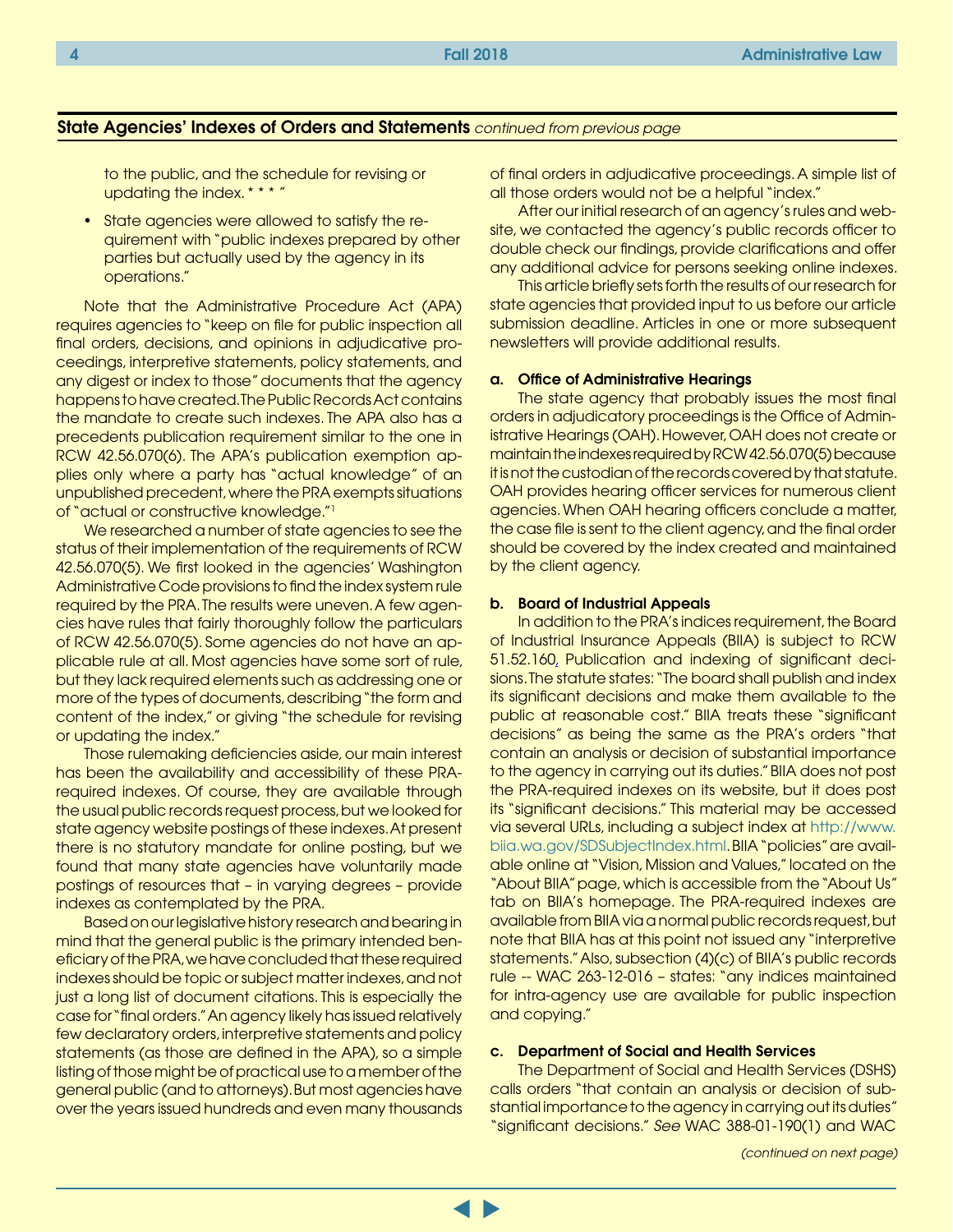<span id="page-4-0"></span>388-02-0221. DSHS posts an index of significant decisions. See the pull-down items at [https://www.dshs.wa.gov/sesa/](https://www.dshs.wa.gov/sesa/board-appeals/decision-process) [board-appeals/decision-process](https://www.dshs.wa.gov/sesa/board-appeals/decision-process). DSHS does not currently post interpretive or policy statements on its website.

#### d. Health Care Authority

The website of the Health Care Authority (HCA) defines "significant decisions" using the PRA's verbiage: "has an analysis or decision of substantial importance to HCA in carrying out its duties." HCA posts its significant decisions at <https://www.hca.wa.gov/about-hca/significant-decisions>. HCA does not post indexes of declaratory orders, interpretive statements, or policy statements. HCA "Rules and Policies" are posted at https://www.hca.wa.gov/employee-retireebenefits/rules-and-policies#PEBB-Program-law.

#### e. Department of Retirement Systems

The Department of Retirement Systems (DRS) considers its "Disposition of Administrative Appeals 2033-Present" to be the required index of Final Orders. It is posted at [https://](https://www.drs.wa.gov/reviews/AdminAppealsIndex.pdf) [www.drs.wa.gov/reviews/AdminAppealsIndex.pdf.](https://www.drs.wa.gov/reviews/AdminAppealsIndex.pdf) Rather than an index of select significant decisions, it appears to be a listing of all administrative appeals decisions. However, since it is only 10 pages long and since it includes a helpful "Nature of Appeal" column, it is a useful resource. However, it does not contain hotlinks to the decisions themselves, and we did not find decisions posted elsewhere on the DRS website, so they would need to be obtained by a normal public records request. The DRS also has a more comprehensive index used internally that dates back further than the one posted on the website, and it is available upon request. DRS is in the process of updating its posted "index" to include final orders to present date. DRS does not post indexes for formal policy statements, interpretive statements, or declaratory orders. It does post policy-like information -- Notices to Employers – at [https://www.drs.](https://www.drs.wa.gov/employer/DRSN/default.htm) [wa.gov/employer/DRSN/default.htm](https://www.drs.wa.gov/employer/DRSN/default.htm).

1 See RCW 34.05.220(2) and (3).

### The Frank Homan Award

The Frank Homan Award is presented annually to an individual who has demonstrated an outstanding contribution to the improvement or application of administrative law.

Only Administrative Law Section members can nominate, but a nominee does not have to be an attorney or a section member.

Nominations for the 2018 award are now closed. However, it is not too early to nominate for 2019! Nominations for the 2019 Award are due by June 30, 2019. For nominations, send an email to Chad Standifer at ccstandifer@yahoo. com. Please include:

- Your name and contact information
- Information about the person being nominated (name, position, affiliation)
- Why you think this person should be recognized

The award is named for Frank Homan, a dedicated teacher and mentor who was passionate about improving the law.After receiving his law degree from Cleveland State University School of Law in 1965, he began practicing in Washington in 1968, serving as an Employment Security Department hearings examiner from 1970 to 1974 and as a senior administrative law judge at the Office of Administrative Hearings from 1975 to 1993. He continued to serve as an ALJ pro tem after his retirement in 1993.He was an early proponent for the creation of a central hearings panel, and played an important role in the creation of the Office of Administrative Hearings (RCW 34.12).

Frank was generous with his time and expertise and is well-remembered for his sense of humor, his command of the English language, and his writing style – including his knowledge of legal terminology and history.His commitment to promoting justice for all and the practice of administrative law is the inspiration for the award that bears his name.

### Help us make this newsletter more relevant to your practice.

If you come across federal or state administrative law cases that interest you and you would like to contribute a summary (approx. 250 – 500 words), please contact Eileen M. Keiffer [emkeiffer@gmail.com.](mailto:emkeiffer@gmail.com)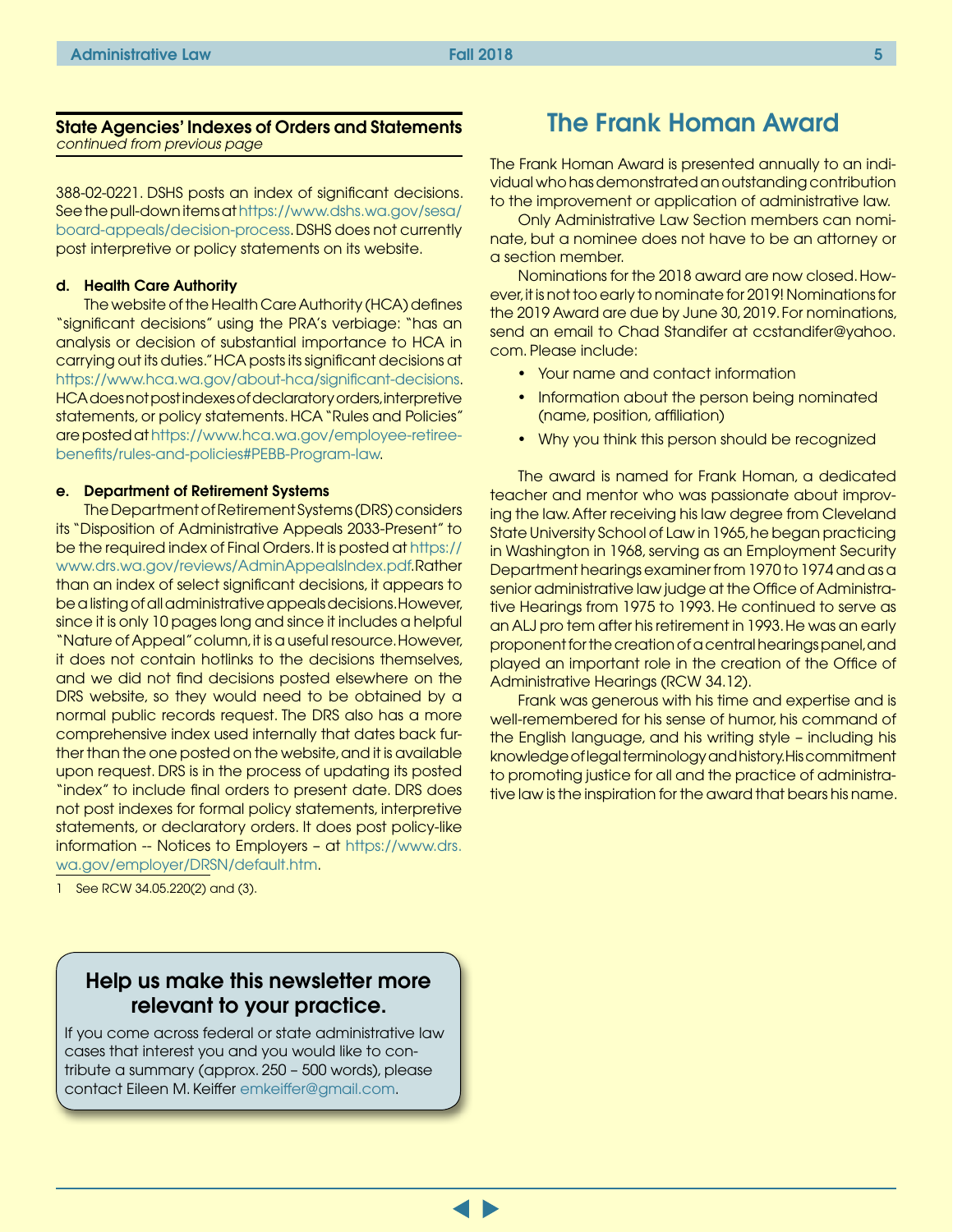### Case Law Update

<span id="page-5-0"></span>Hamilton v. Pollution Control Hearings Board, No. 50567-3-II (Wash. Ct. App. Sep. 5, 2018).

*By Polly McNeill*

In appeal from approval by the Department of Ecology ("DOE") of a municipality's request to change groundwater rights, Division II of the Court of Appeals touched on the Administrative Procedures Act provision related to review of "other agency action" under RCW 34.05.570(4).

The City of Napavine applied to DOE for approval to change the purpose and place of use for groundwater rights the City acquired from a private party. The City purchased the groundwater rights from one Hamilton family member, and then three years after DOE's approval of the requested changes, ownership of the groundwater rights was challenged by another family member. The disputing nephew claimed that his part of the family had inherited half of the property to which the groundwater rights were appurtenant. The relatives were not involved in the City's purchase of the rights and were not signatories on the application for change of use. The nephew's side of the family claimed that because the City's change application to DOE was signed by one of branch of the family, but not the other, DOE's approval was defective.

In response to the nephew's after-the-fact claims that the City's application for change of groundwater rights was flawed, DOE sent a letter stating that public notice was properly made, the nephew had failed to object at that time, and therefore its decision to approve the application would not be changed. The nephew filed a petition for review of DOE's action to the Pollution Control Hearings Board ("PCHB"). After the PCHB granted summary judgment in favor of DOE, the nephew petitioned for judicial review under RCW 34.05.570(3), arguing that DOE's letter to him constituted a "final order." Also, the nephew asserted under RCW 34.05.570(4)(b) that DOE failed to perform a legally required duty by not rejecting the City's allegedly defective application. Both claims were denied by the superior court, and taken on appeal to Division II.

Review of agency action other than rules and orders is governed by RCW 34.05.570(4). A person whose rights are violated by an agency's failure to act can file a petition for review, seeking an order mandating performance, similar to a writ of mandamus. Under this provision of the APA, the reviewing court is required to analyze underlying statutory obligations to determine whether an agency's inaction constitutes a "failure to perform a duty that is required by law to be performed." Relief can be granted only if the court determines that the failure to act is: (1) unconstitutional, (2) outside the statutory authority of the agency or the authority conferred by a provision of law, (3) arbitrary or capricious, or (4) taken by persons who

were not properly constituted as agency officials lawfully entitled to take such action.

In this case, the appellate court scrutinized Chapter 90.03 RCW, the statute governing groundwater right change applications, to determine if DOE's inaction was inconsistent with the authority conferred to it. RCW 90.03.270 requires DOE to return defective applications. The nephew based his appeal on an arguing that there is no time limit on DOE's obligations to return an improperly signed application. The Court disagreed, holding that the requirement to return a defective application for correction applies only while the application is pending. DOE had no legal obligation to return Napavine's application with allegedly improper signatures after the change was already approved, three years later, particularly when no objection was made during the comment period. DOE had not failed to perform a duty required by law.

In Hamilton, the Court was able to evaluate DOE's obligations by analyzing the enabling statute to determine whether it was required by law to act. In many cases, review of agency inaction implicates an agency's discretion over resource allocation and policy priorities. Consequently, few petitions for review of agency inaction under RCW 34.05.570(4) result in favorable rulings.



Manage your membership anytime, anywhere at www.mywsba.org! Using myWSBA, you can:

- View and update your profile (address, phone, fax, email, website, etc.).
- View your current MCLE credit status and access your MCLE page, where you can update your credits.
- Complete all of your annual licensing forms (skip the paper!).
- Pay your annual license fee using American Express, MasterCard, or Visa.
- Certify your MCLE reporting compliance.
- Make a contribution to the Washington State Bar Foundation or to the LAW Fund as part of your annual licensing using American Express, MasterCard, or Visa.
- Join a WSBA section.
- Register for a CLE seminar.
- Shop at the WSBA store (order CLE recorded seminars, deskbooks, etc.).
- Access Casemaker free legal research.
- Sign up for the Moderate Means Program.